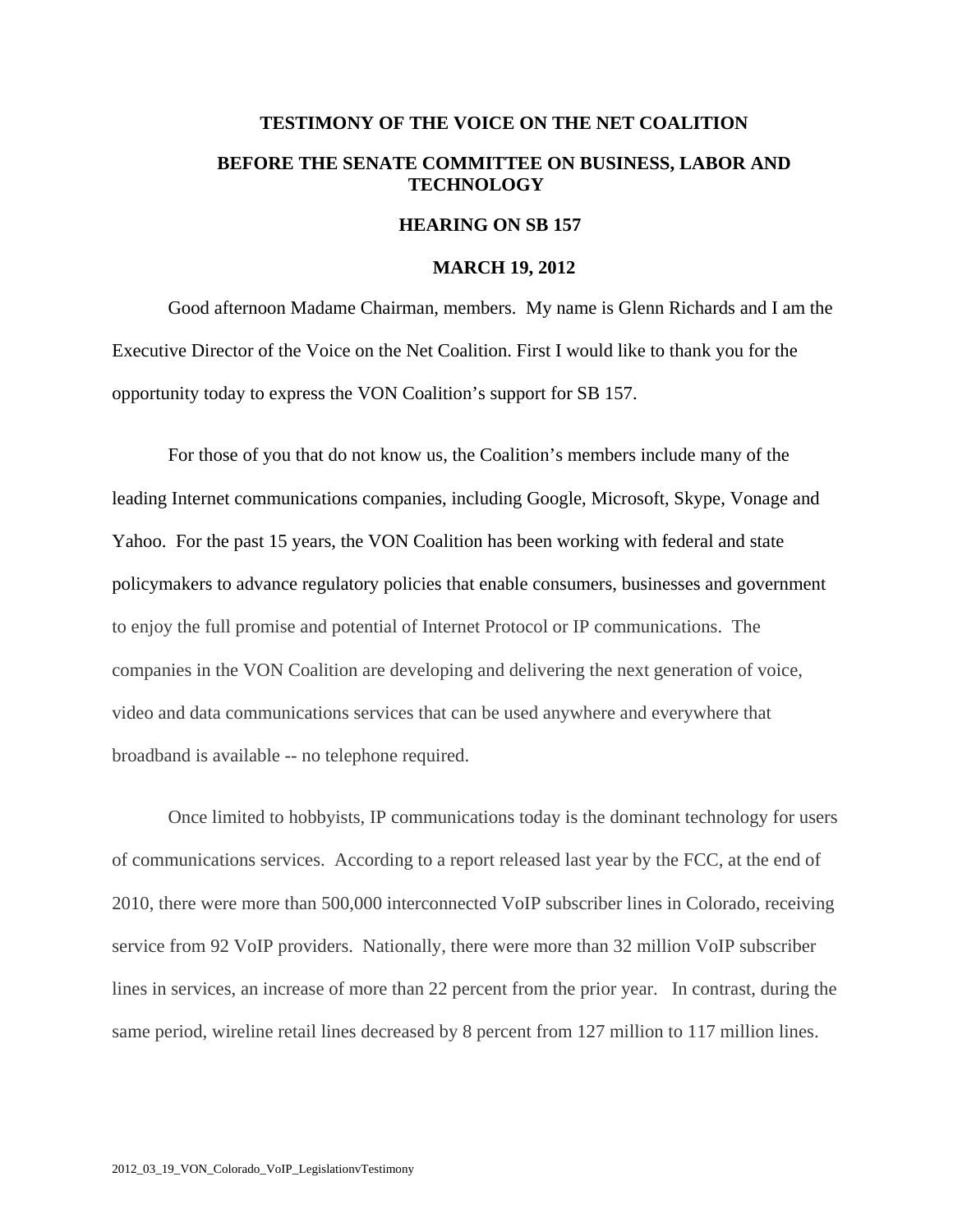The dramatic growth of IP communications has created viable competition in the communications industry, to the benefit of consumers that are saving hundreds of millions each year by switching to VoIP and other IP-enabled services. VoIP also provides consumers flexibility and features not possible in yesterday's telephone network. These include the ability to use an IP-enabled phone through any broadband connection anywhere in the world; allowing voice mail to be sent to email or converted to text; allowing multiple devices to ring at the same time, and bringing video conference calling to the masses. At the same time, quality and reliability have improved to equal if not surpass that of the legacy phone network.

 For businesses, particularly small and medium sized businesses that are at times ignored by larger carriers, IP communications is lowering costs, allowing increased control over communications, increasing productivity, increasing mobility, enabling collaboration, and giving companies a competitive advantage. IP communications promotes telework; allowing people to work seamlessly from home as if they were in the office; creating more time with family and greater employment opportunities for parents of small children, adult caregivers and the disabled.

IP's ability to converge voice, video, and data into one application makes available new accessibility options for the tens of millions of disabled Americans. IP communications gives disabled users a choice as to which mode they want to communicate in. For example, a deafblind person could sign his conversation then read the response on text with a Braille display. A hearing-impaired person might use text for the main communication, then video to show their emotional reaction to the conversation.

 IP communications is also bridging the gap between rural and urban Americans. VoIP can bring good information age jobs to rural communities, and encourages the rapid deployment of broadband to rural areas.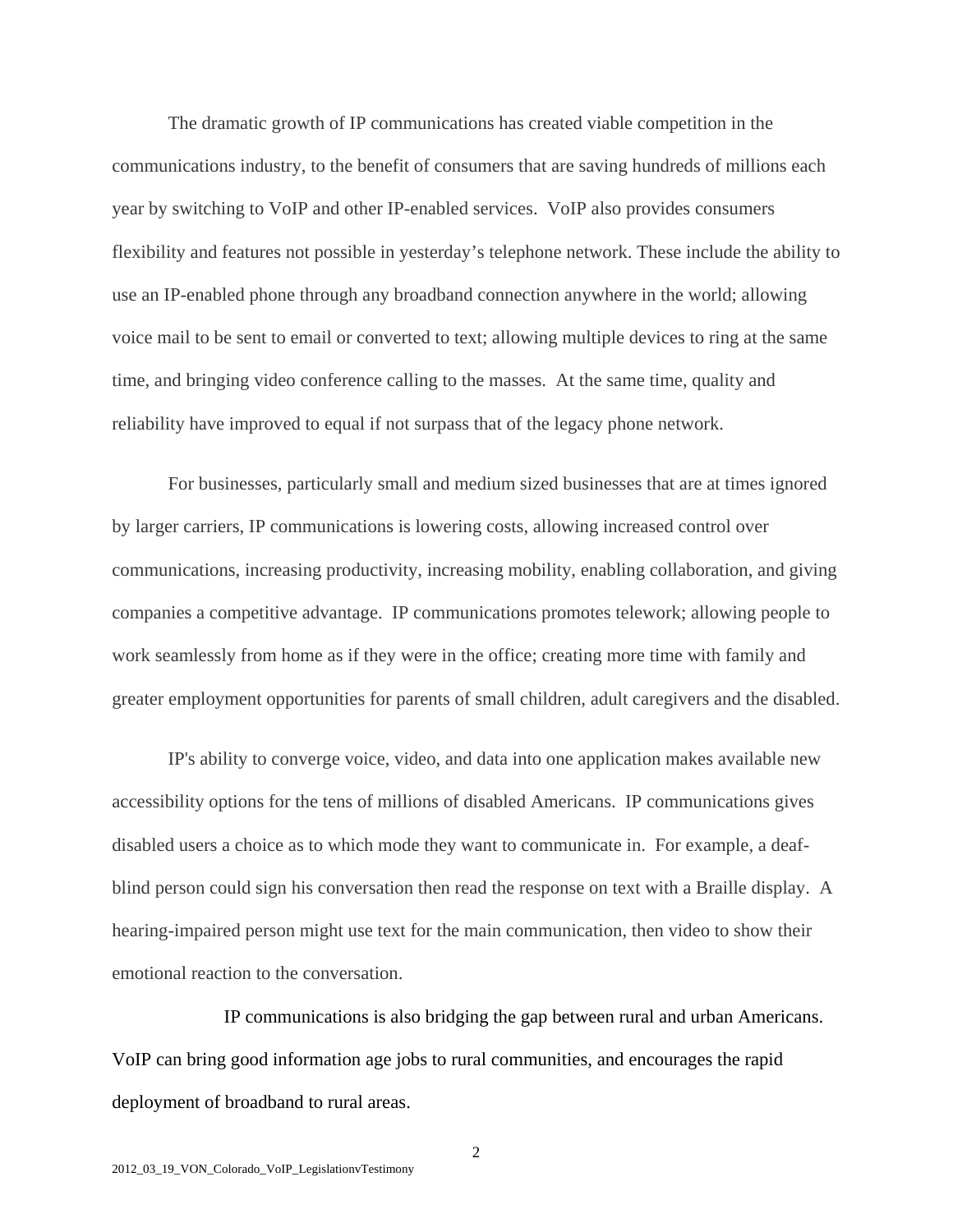IP communications has prospered in a largely unregulated environment. The Federal Communications Commission in 2004 found that IP communications between computers should not be regulated at all; and it also that same year preempted state regulation of interconnected VoIP – which are services that are used more like a replacement for regular telephone service. The FCC has, however, imposed certain public safety and consumer protection requirements on interconnected VoIP providers, such as a requirement to provide 911 services, protect customer data, report outages and assist law enforcement. There is no federal entry or price regulation of VoIP.

At least 20 other states have already provided certainty to the investment markets by codifying regulatory "safe harbors" for VoIP or IP-enabled communications. These states have recognized that there is no benefit to imposing legacy telephone regulations on IP communications and that investment will be lost if regulatory ambiguities are allowed to remain in place. In an otherwise competitive market with low barriers to entry and low switching costs for consumers, entry and rate regulation has the potential to materially and adversely impact technological innovation, hinder the growth of open, competitive markets and place unnecessary burdens and costs on companies eager to invest in and deliver innovative products and features.

By adopting Senate Bill 157, Colorado now has the perfect opportunity to join these progressive states and help launch a new era of broadband-enabled benefits for consumers and businesses in Colorado by eliminating the threat of conflicting state regulation of two types of Internet Protocol-enabled services. The first, referred to in this bill as Internet Protocol enabled service, includes those broadband delivered applications and services used by consumers, businesses, and government every day, such as instant messaging, e-mail, web surfing, search, streaming video, and voice communications applications such as Skype video calling.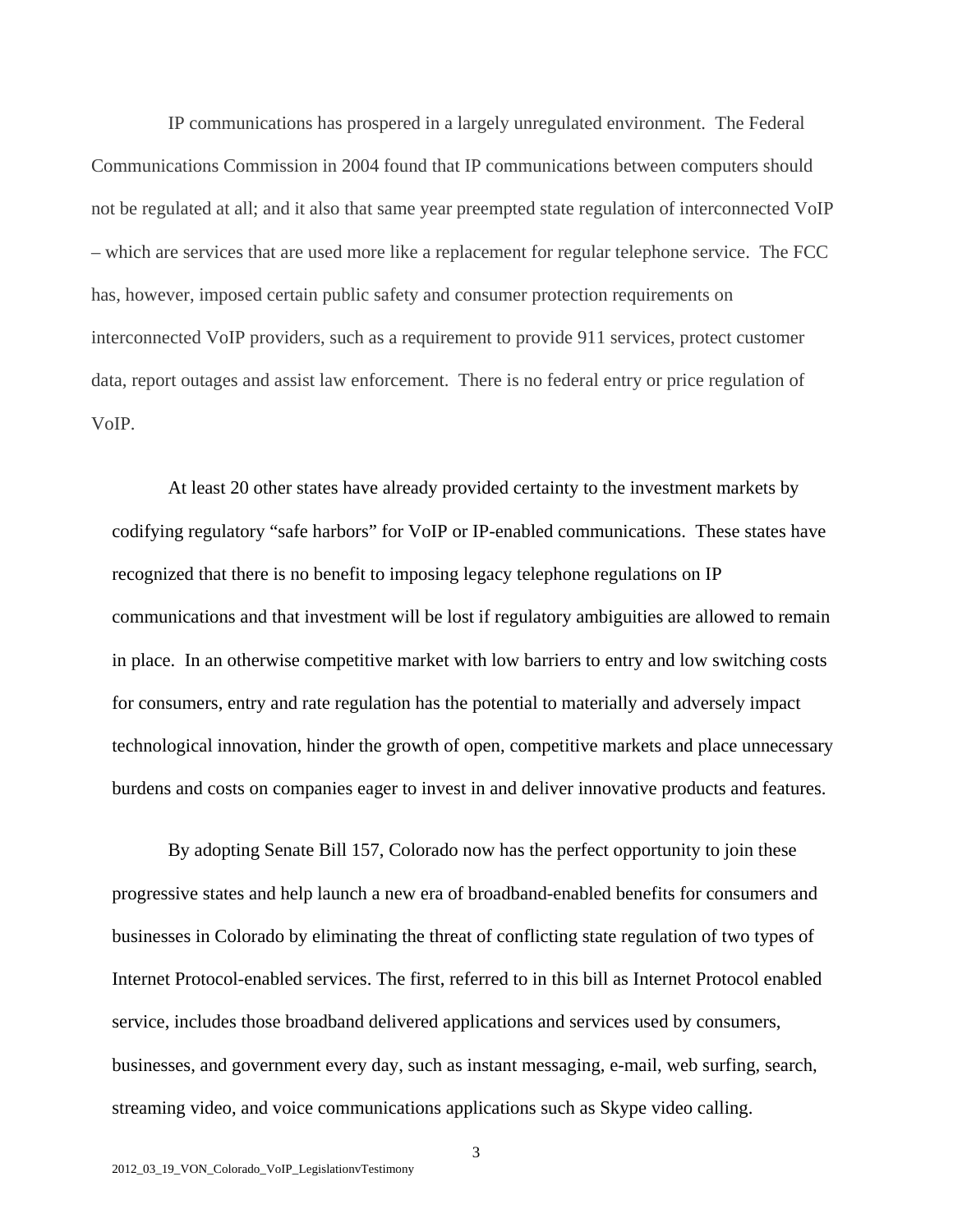Historically, the FCC has preempted regulation of these offerings. These are the innovative products and applications that are driving Colorado's information technology economy. To ensure that consumers continue to have access to these transformative broadband applications, it is critical that state and local regulation not burden such innovation. SB 157 recognize and retain federal preemption of state and local regulation.

 The bill also refers to another form of IP communications service, identified as Voice over Internet Protocol, or VoIP services, that offers consumers a replacement for their traditional phone service. VoIP services as defined in SB 157 and by the FCC are distinguished by the ability of consumers to both make calls to and receive calls from the public phone network. The FCC has created a uniform framework for the regulation of these two-way VoIP services that applies in all 50 states. This legislation reinforces the existing federal framework by codifying the existing uncodified Colorado policy of precluding state or local governments in Colorado from attempting to regulate VoIP in conflict with the FCC.

 The appropriate policy framework, as embodied in this legislation will facilitate transformative improvements in the way all people in Colorado communicate that harness the power of the Internet. Adoption of SB 157 will provide three critical benefits to the state of Colorado during these challenging economic times:

 (1) a platform for innovation delivering advanced broadband communications features to consumers and business in Colorado;

 (2) increased competition among network and service providers leading to cost savings for consumers and businesses across the state; and

 (3) increased infrastructure investment and accelerated broadband deployment – critical elements of job creation and economic growth in the state, particularly in rural areas.